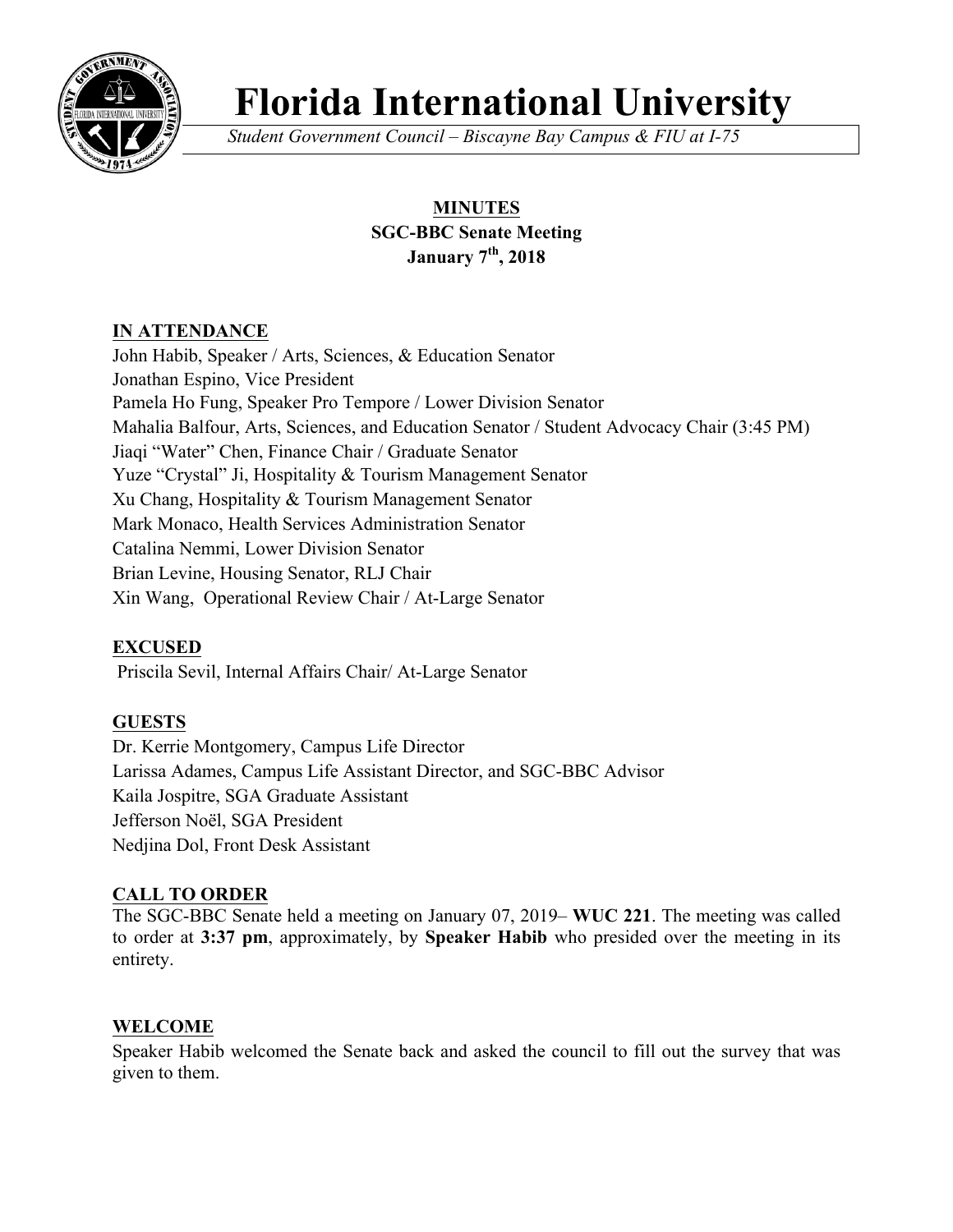#### **SPEAKER REPORT**

Speaker Habib…

- Mentioned that he had been working with President Noel over the break and stated that they are working on a specific budget for this semester.
- Encouraged everyone to come to the budget committee even if they are not part of the committee.

#### **VICE PRESIDENT REPORT**

Vice President Espino…

- Stated that he is excited for this semester.
- Mentioned to the Senate that it's budget season and all meeting dates will be posted soon.

#### **SPEAKER PRO TEMPORE REPORT**

Speaker Pro Ho Fung…

- Stated that she was happy to be back and hoping that this semester will be productive.
- Mentioned that she will be working on being more productive with both roles as Lower Division Senator and Speaker Pro Tempore.
- Said that she is looking forward to this semester.

#### **ADVISOR REPORT**

Ms. Adames…

- Reminded the Senate about their retreat that is this saturday.
- Mentioned that if any council cannot make it to the retreat, send her an email as soon as possible.
- Told the council to sign up for tabling and also submit their office hours schedule as soon as possible.
- Stated that Budget Hearing is available for those who are interested.

Dr. Montgomery…

● Stated that, "Do good work this semester, focus on balance because you guys are leaders, and take care."

#### **NEW BUSINESS**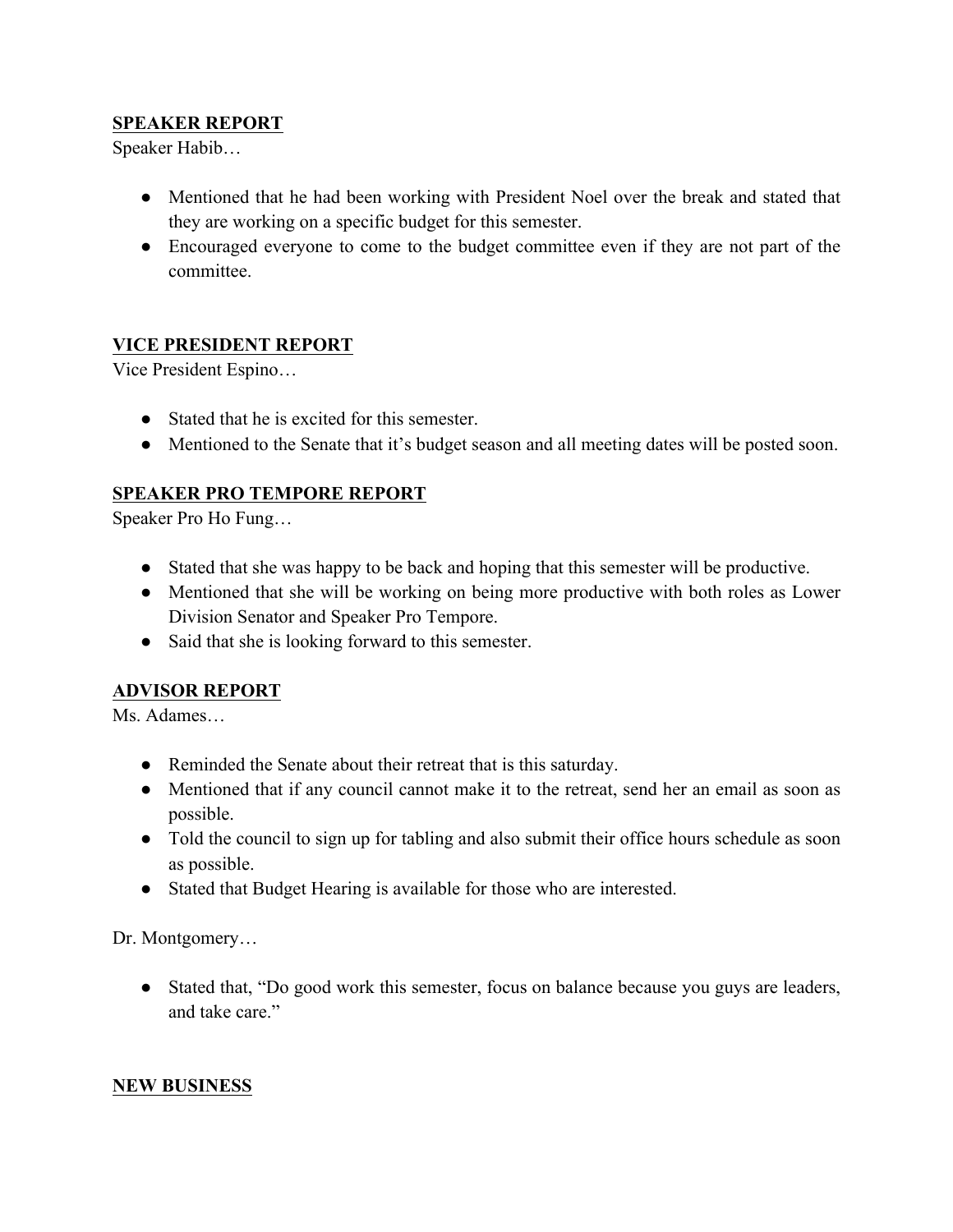## **A. Approval of the Minutes**

Senator Levine asked for Unanimous Consent that the Senate Minutes of November 26, 2018, as corrected, be approved.

There were no objections, therefore the Senate Minutes of November 26, 2018, as corrected, were approved.

#### **B. Upcoming Congress Meeting**

Speaker Habib states that SGC MMC wants a congress meeting. Speaker mentioned tp the senate that he messaged the Speaker Pro at MMC to see if the MMC council would like to have the meeting on a different date or on the weekend. MMC Speaker Pro replied that he will check.

Speaker Habib also spoke with the MMC advisor about the best date for the meeting and they mentioned that they are still working on it.

Speaker asked the senate if they are okay with having the congress meeting on a saturday.

Vice President Espino asked if SGC is allowed to have a meeting on a saturday.

Ms. Adames stated that, they can host a meeting on a saturday because there is classes on saturday, however, it is better to have it on a weekday even if it is late in the afternoon because it is more convenient and the shuttle is available.

Ms. Adames asked how many council from BBC needs to be present at the congress meeting.

Speaker Habib stated that they need to have at least 7 people to attend for BBC.

Ms. Adames suggested that Speaker Habib should create a doodle to find which date will be better for everyone.

Senator Nemmi asked if they can have the meeting through polycon.

Speaker Habib said that he will ask if they are okay with that.

Speaker Habib told the council that the congress meeting is coming soon, but in the meantime, he encouraged the senate to work on resolution.

#### **DISCUSSION**

#### **A. Student Concerns**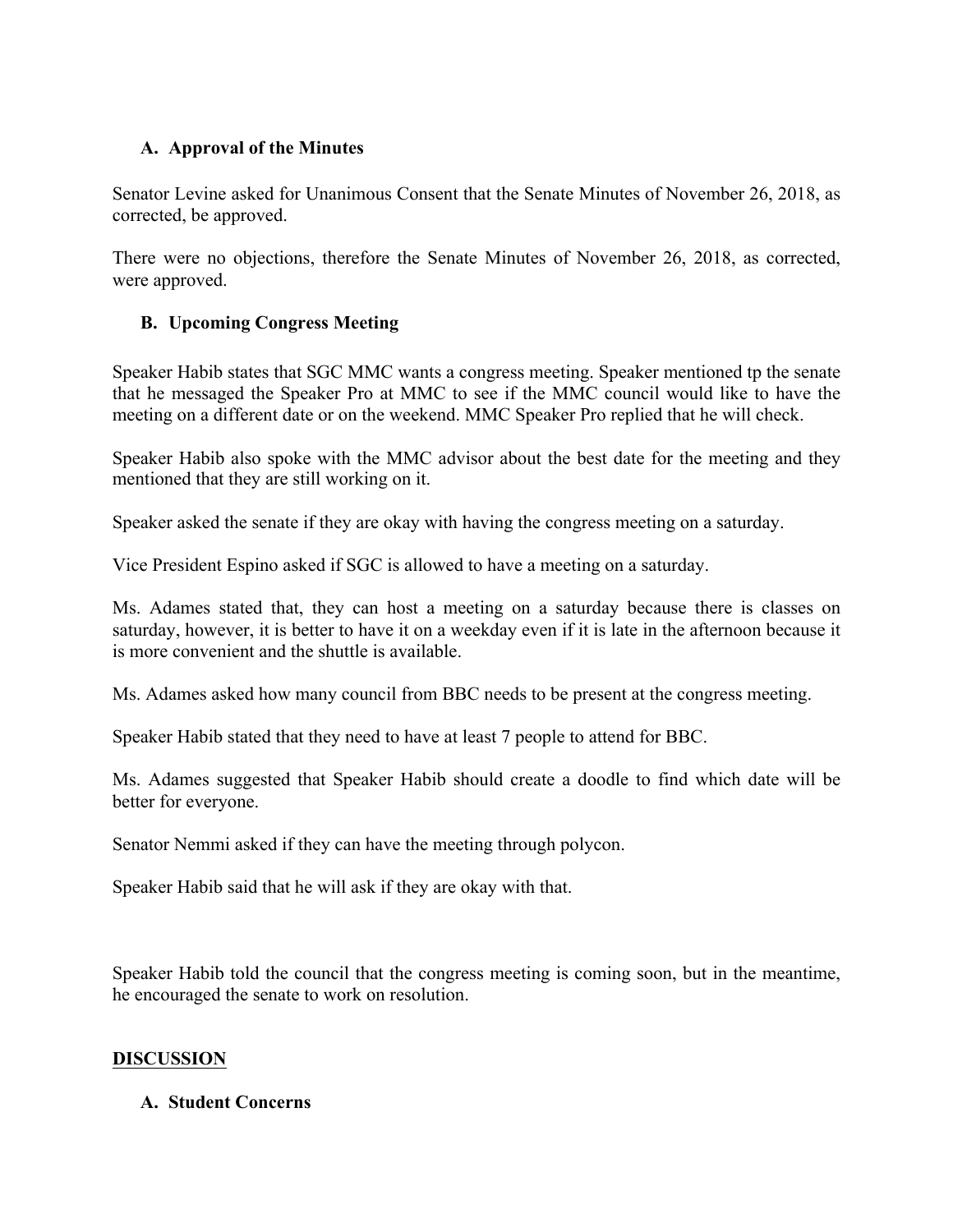Speaker Habib asked the Senate if any of them had any student concerns that they would like to share.

Senator Levine updated the council on the elevator inspection and stated that they have not responded back to him at all. He also mentioned that there is a huge communication issue with Bayview staff.

## **FINANCE CHAIR REPORT**

Senator Chen...

- Mentioned that she received an email from MMC Finance Chair Rose during the winter break.
- Stated that their senate tended to change a few articles of the U-Wide Statues.
- She said that, "MMC finance committee wanted to grasp this opportunity to change Finance Code. They also wants to listen our voices from us, so if you have any ideas, contact me."

## **RLJ CHAIR REPORT**

Senator Levine…

- Informed the Senate that the RLJ Committee met for the first time with him as chair.
- Informed the Senate that they still need a vice chair and they are not going to meet again this semester but he looks forward to chairing this committee.

## **STUDENT ADVOCACY CHAIR REPORT**

Senator Balfour…

- Informed the Senate that there will be a committee meeting this Wednesday in the SGA Conference Room.
- Reflected on her phone meeting with the MMC Student Advocacy Chair.

## **SENATOR'S REPORT**

Senator Chang...

●

## **ANNOUNCEMENTS**